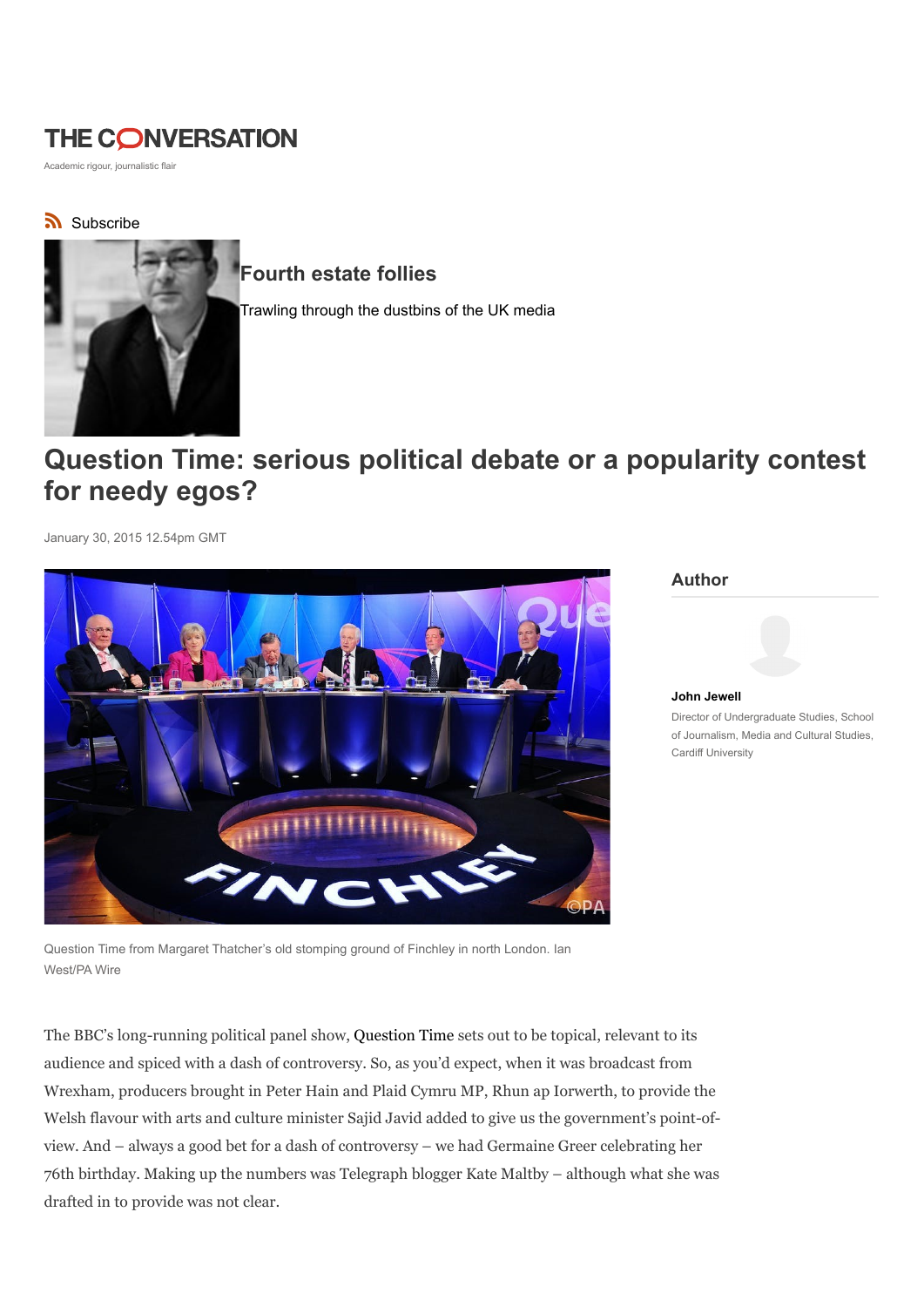But controversy is a modus operandi for QT, and the news that the pugnacious pro- Palestinian Respect MP, George Galloway, has been approached to be a guest on the February 5 programme to be broadcast from Finchley brought forth a perhaps predictable outcry.

The Jewish Chronicle highlighted Galloway's refusal to debate with Israelis and the fact that Finchley was home to the UK's largest Jewish population. Local MP, Mike Freer, was quoted as saying the BBC's decision was "deliberately provocative".

The BBC can't have done it by accident. Given what's going on in the world it is a slap in the face for the local community. It lacks sensitivity.

Also pencilled in for the show is the shy and retiring Janet Street Porter. Sparks, as they say, may fly.

On one level, Galloway's appearance, if it takes place, will hardly be a surprise. He has appeared on the programme six times since 2010. On two separate occasions he has appeared with the other habitual raisers of hackles, Nigel Farage (a whopping 13 appearances since 2010) and David Starkey (also six).

It is Starkey, actually, whose recent appearances have garnered the most publicity. When he and Galloway appeared together in in February 2014, it was the historian who hit the headlines when he volunteered the view that that violence, not consent, should be the measure of rape.

In 2012, Starkey brusquely told an audience member that if he couldn't recognise propaganda from fact he "shouldn't be at a programme like this". And, just two weeks ago, in the wake of the Charlie Hebdo massacre, he accused Islam of being "backward" and referred to Mehdi Hassan, political director of the Huffington Post, as Ahmed.

In fact, there was a point early on in this edition when Starkey's boorish approach to debate threatened to reduce the proceedings to farce. Each guest appeared to shout over each other while the increasingly visibly tired David Dimbleby struggled to maintain control.

It occurred to me then that all this resembled nothing more than a diluted imitation of Prime Minister's Question Time, which is, as a matter of tradition, a weekly reminder of how base and degraded British democracy can be. Speaker John Bercow's estimation of PMQ's as a "litany of attacks, sound bites and planted questions" seemed a pathetically apposite description of what I was watching.

### Scientists need not apply

There have been many who have called for an end to the programme which was first broadcast in 1979 and originally chaired by Robin Day. Lloyd Evans, in the Spectator in 2013, wrote that it was no longer the honest debating chamber that it once was, but rather an "unseemly gold-rush for applause" where "the panellists were a set of needy egos" and the audience, "composed of wonks and party activists posing as disinterested voters".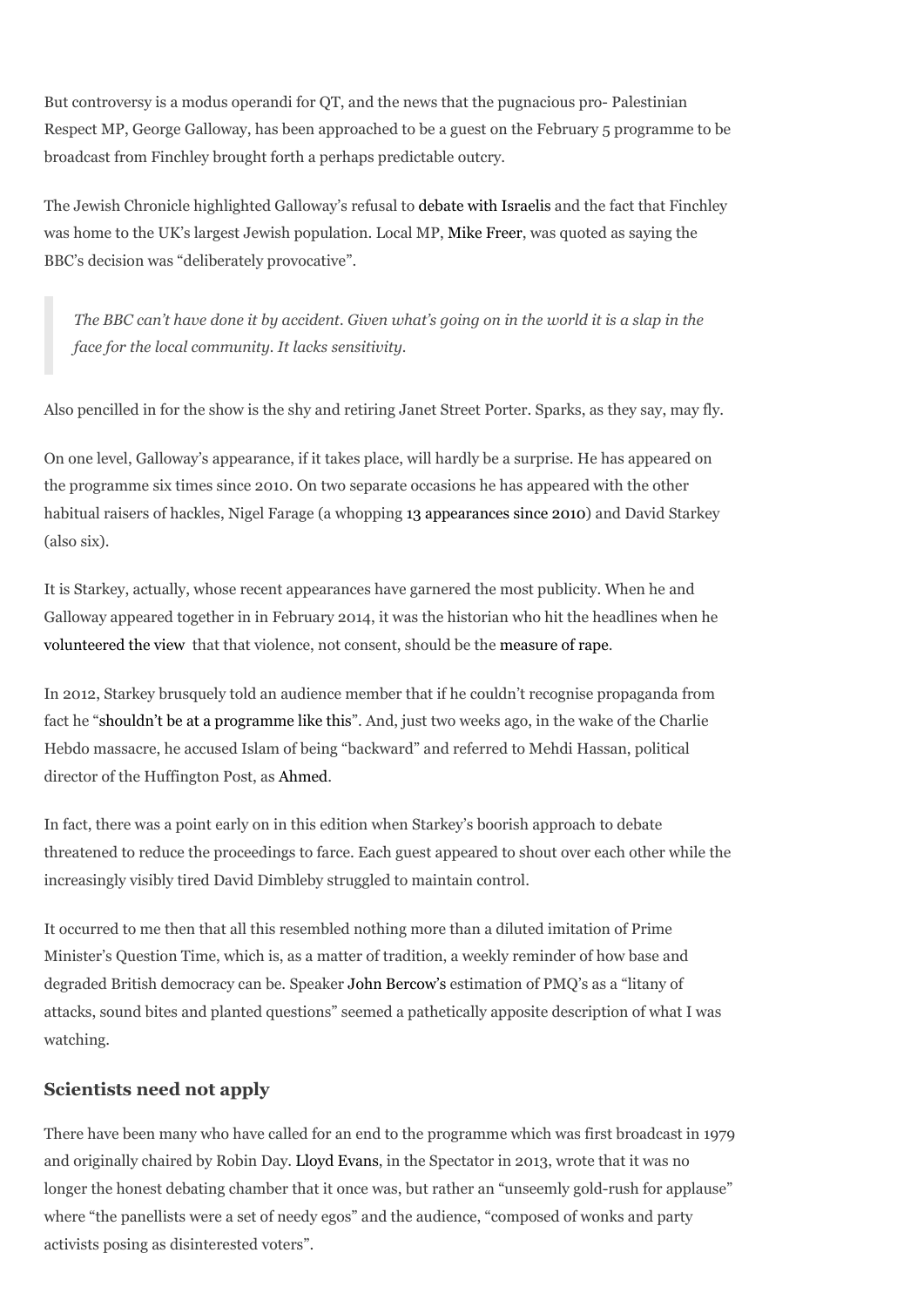Science writer Martin Robbins put it beautifully in an article in The Guardian which was helpfully accompanied by a graph illustrating that stars from The Apprentice and Dragons' Den have made more appearances on Question Time than "all the scientists in the world put together". Robbins wrote that Question Time was failure when it came to providing informed debate.

The bulk of panelists are drawn from the same upper-middle-class, upper-middle-aged pot of journalists, lawyers and politicians, and are often profoundly ignorant on topics outside of that narrow culture. Science, sex, the internet … attempts to tackle anything outside their world result in bewildering exchanges that confuse more often than they inform.

Question Time has currency because it is the most watched political programme on British television and, as Phil Burton Cartledge points out, an appearance on the show by a politician or a commentator is a signal that they should be taken seriously.

But how long will that continue to be the case? The problem is that the programme should be about debate and information but it descends all too often into travesty. This is due largely to the ambition of a few notorious guests who are routinely asked to appear. Being controversial, difficult or rude seems to guarantee a return ticket. This, obviously, means serious discussion is not necessarily the main objective.

### That's entertainment

It should be acknowledged that for all the criticism, it appears that the audience much prefers the verbal jousting a "Starkey versus Galloway" bout is guaranteed to provide.

The much-trumpeted appearance of Nigel Farage and Russell Brand on the same show in December led to a huge increase in viewing figures. That show reportedly had an extra million viewers more than the previous week. It rated as that particular Thursday's second-highest watched show with 3.4m people sitting down to watch.

It is certainly true (to an extent) that both Brand and Farage have altered the political landscape and that their populist approach is proving to be immensely attractive. That is why they appear on the programme. The question is whether this is to be celebrated in an age where the newspaper-reading, web-surfing public are more inclined to be more interested in who is sleeping with whom?

A study by academics at the University of Bristol's Intelligent Systems Laboratory analysed the choices made by readers of online news and found, according to lead researcher Professor Nello Cristianini:

Significant inverse correlations between the appeal to users and the amount of attention devoted to public affairs. People are put off by public affairs and attracted by entertainment, crime, and other non-public affairs topics.